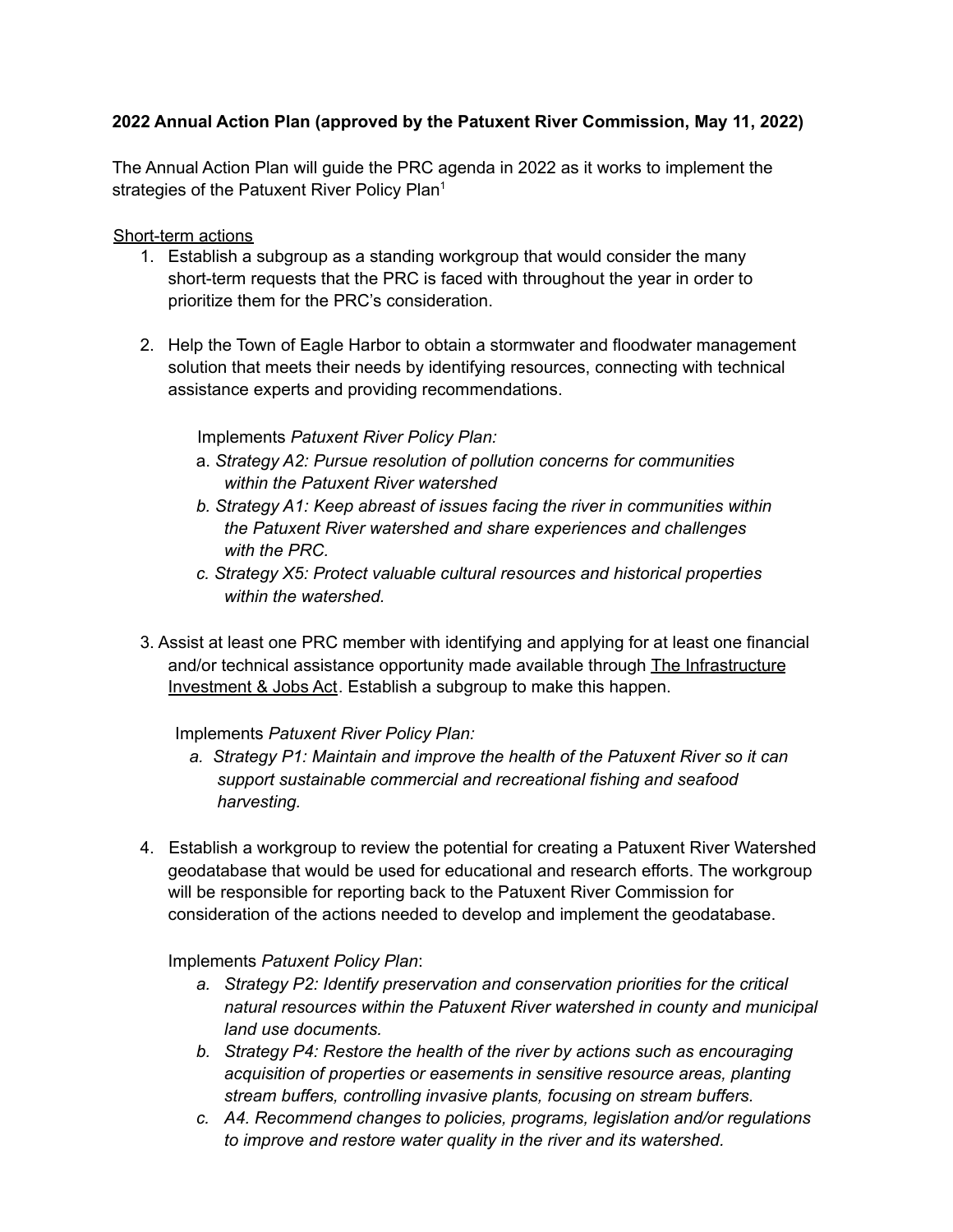*d. X3. Support economic and scientific research projects on the river and seek or support funding where possible.*

Long-term actions (those that require one or more years to accomplish; establish a second Workgroup that can explore each of these issues and report back to the PRC)

1. Determine what needs to change (laws, regulations, policies, science, etc.) to achieve restoration of the Patuxent River by 2040.

Implements *Patuxent River Policy Plan:*

- a. *Strategy P1: Maintain and improve the health of the Patuxent River so it can support sustainable commercial and recreational fishing and seafood harvesting.*
- *b. Strategy A4: Recommend changes to policies, programs, legislation and/or regulations to improve and restore water quality in the river and its watershed.*
- *c. Strategy P2: Identify preservation and conservation priorities for the critical natural resources within the Patuxent River Watershed in county and municipal land use documents.*
- 2. Develop a Patuxent River report card that can be used to assess water and living resources conditions in each major part of the river and its tributaries, both tidal and nontidal. The Workgroup will determine the process for developing the report card, identify potential formats and potential funding opportunities.

Implements *Patuxent River Policy Plan*

- *a. Strategy A3: Keep elected and appointed officials aware of the issues and opportunities facing the river and seek their support when appropriate.*
- *b. Strategy A1: Keep abreast of issues facing the river in communities within the Patuxent River watershed and share experiences and challenges with the PRC.*

3. Establish one new wetland park in each county within 5 years. Compile background materials that highlight the benefits and opportunities wetland parks offer. Work with county staff to identify potential locations. Provide recommendations for potential funding opportunities.

Implements *Patuxent River Policy Plan:*

- a. *Strategy P4: Restore the health of the river by actions such as encouraging acquisition of properties or easements in sensitive resource areas, planting stream buffers, and controlling invasive plants, focusing on stream buffers.*
- *b. Strategy P6: Support the work of local jurisdictions and the state in meeting their respective water quality goals as stated in approved plans and permits.*
- *c. Strategy X2: Ensure and encourage public access to the river, its tributaries, and recreational opportunities within the watershed.*

Goal for Workgroup meetings during 2022: 3 meetings of the short-term Workgroup, 3 meetings of the long-term Workgroup, 1 joint meeting of the two Workgroups.